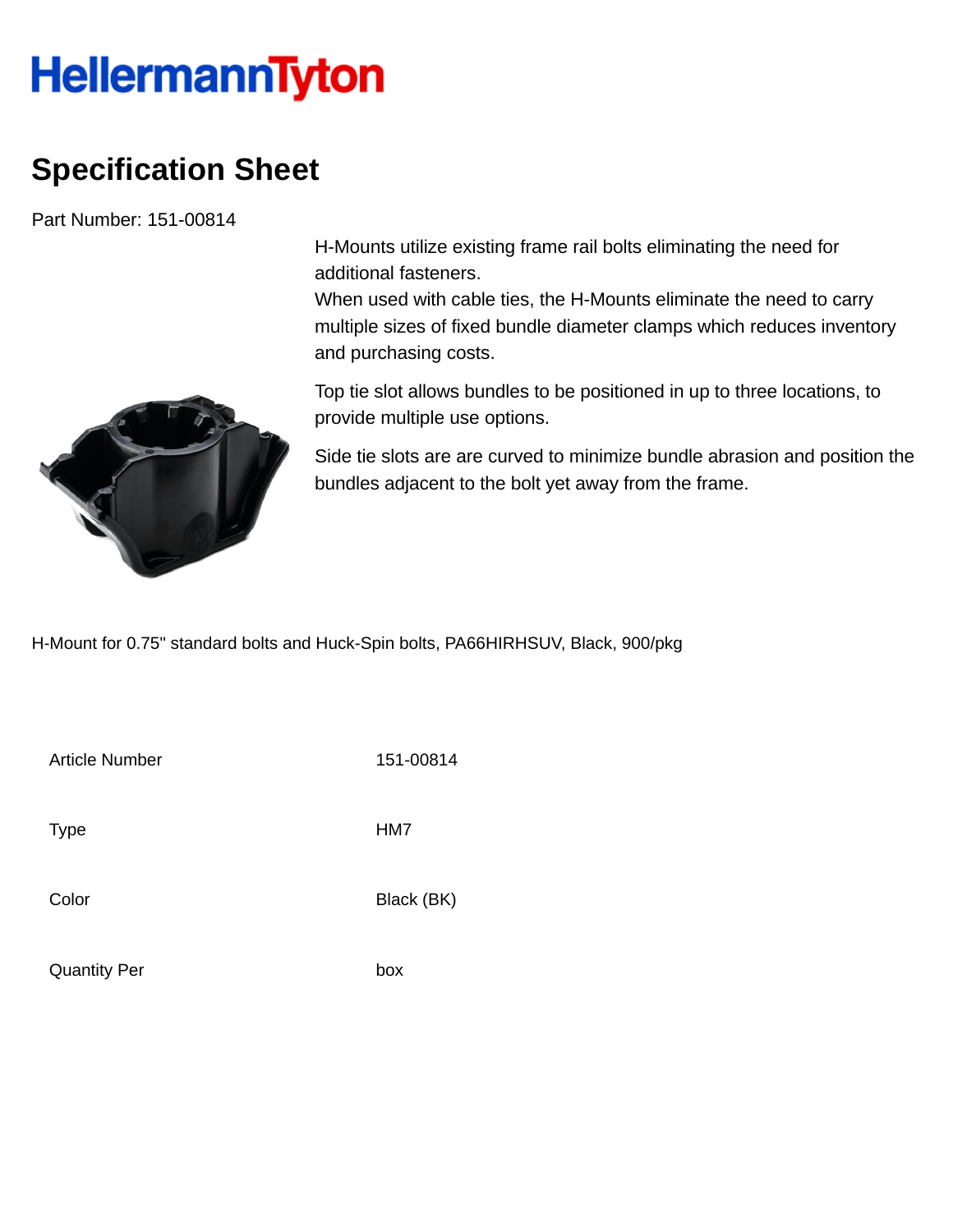| <b>Product Description</b>     | HellermannTyton H-Mounts offer a secure bundling solution that<br>utilizes existing frame rail bolts which reduces component costs and<br>improves installation time. The H-mounts have three bundle mounting<br>locations each accommodating ties up to 1/2" wide. H-Mounts fasten<br>with three bolt sizes: 1/2", 5/8", and 3/4". The top tie slot allows the<br>bundle to be positioned directly over the bolt. The two curved tie slots<br>on the sides position the bundles adjacent to the bolt yet away from<br>the frame. |
|--------------------------------|-----------------------------------------------------------------------------------------------------------------------------------------------------------------------------------------------------------------------------------------------------------------------------------------------------------------------------------------------------------------------------------------------------------------------------------------------------------------------------------------------------------------------------------|
| <b>Short Description</b>       | H-Mount for 0.75" standard bolts and Huck-Spin bolts,<br>PA66HIRHSUV, Black, 900/pkg                                                                                                                                                                                                                                                                                                                                                                                                                                              |
| <b>Global Part Name</b>        | HM7-PA66HIRHSUV-BK                                                                                                                                                                                                                                                                                                                                                                                                                                                                                                                |
|                                |                                                                                                                                                                                                                                                                                                                                                                                                                                                                                                                                   |
| Length L (Imperial)            | 1.97                                                                                                                                                                                                                                                                                                                                                                                                                                                                                                                              |
| Length L (Metric)              | 50.0                                                                                                                                                                                                                                                                                                                                                                                                                                                                                                                              |
| <b>Fixation Method</b>         | thread-bolt                                                                                                                                                                                                                                                                                                                                                                                                                                                                                                                       |
| Width W (Imperial)             | 1.02                                                                                                                                                                                                                                                                                                                                                                                                                                                                                                                              |
| Width W (Metric)               | 25.98                                                                                                                                                                                                                                                                                                                                                                                                                                                                                                                             |
| Height H (Imperial)            | 1.10                                                                                                                                                                                                                                                                                                                                                                                                                                                                                                                              |
| Height H (Metric)              | 28.0                                                                                                                                                                                                                                                                                                                                                                                                                                                                                                                              |
| Cable Tie Width Max (Imperial) | 0.052                                                                                                                                                                                                                                                                                                                                                                                                                                                                                                                             |
| Cable Tie Width Max (Metric)   | 13.2                                                                                                                                                                                                                                                                                                                                                                                                                                                                                                                              |
| <b>Bolt Size</b>               | $3/4$ "                                                                                                                                                                                                                                                                                                                                                                                                                                                                                                                           |